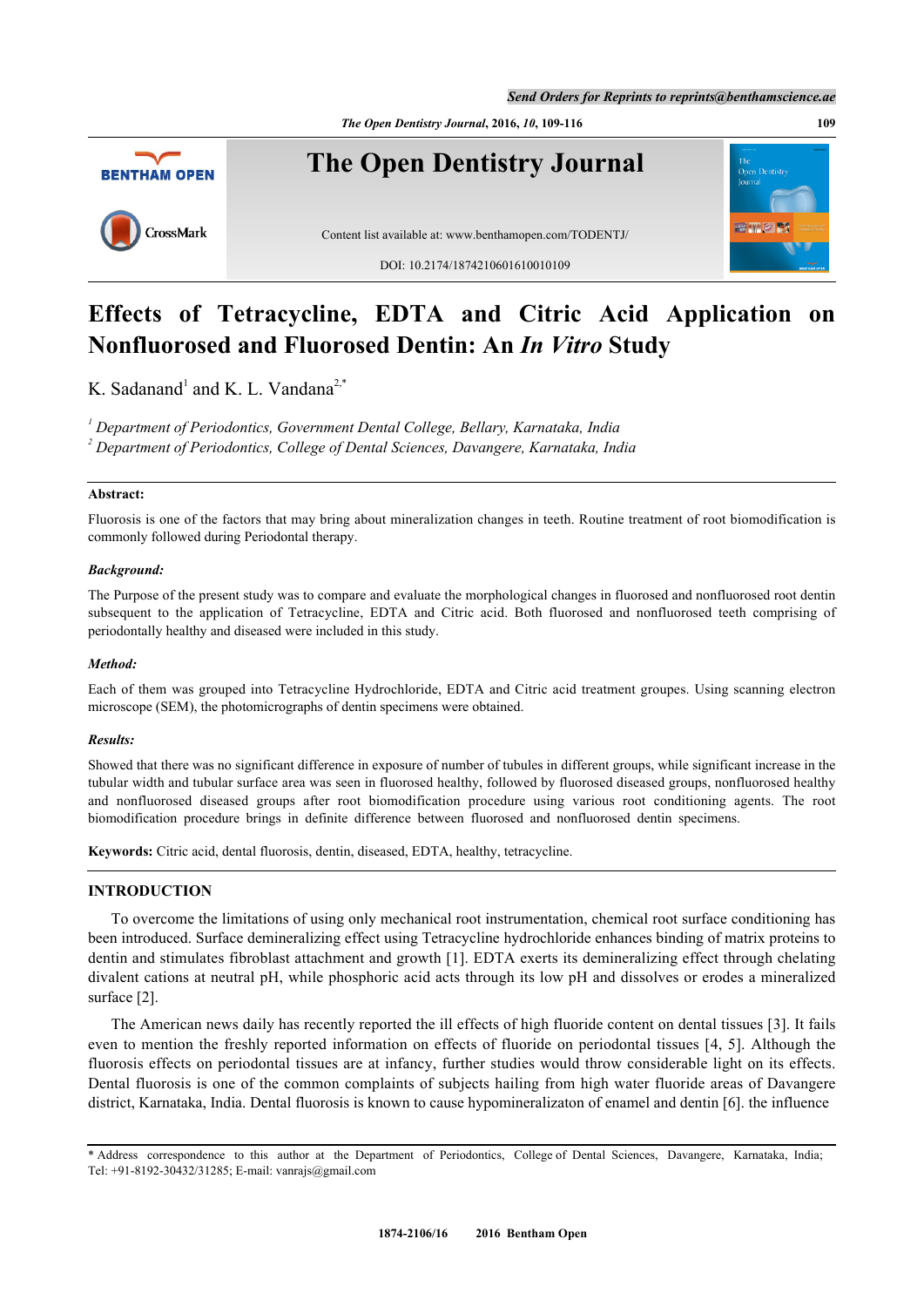of fluorosis on the cementum is not dealt in literature. Also, the present study arose firstly from our routine clinical observations of moderate to advanced periodontitis in subjects residing from high fluoride belts of Davangere district, wherein, a strong association of periodontal disease with high fluoride water was found using a Community Periodontal index of Treatment needs (CPITN) in a population aged 15- 74 years [[4\]](#page-6-3). Secondly, SEM observations revealed higher globular mineralized debris and partial/initial mineralization of connective tissue fibres (periodontal ligament area) in fluorosed healthy teeth group compared to nonfluorosed group [[5\]](#page-6-4). The routine periodontal treatment in these patients has aroused a doubt, whether the root biomodification effects in fluorosed teeth would remain similar or different as compared to nonfluorosed teeth. Similar situation would occur during acid etching for various restorative procedures and during acid demineralization of dentin in oral histologic preparation.

Hence, a first attempt was made in this study using scanning electron microscope for evaluation of number of dentinal tubules, tubular width and surface area in dentin specimens of fluorosed and nonfluorosed teeth which comprised of periodontally healthy and diseased teeth, subsequent to the application of Tetracycline HCl (TTC), EDTA and Citric acid (CA).

# **MATERIALS AND METHODS**

#### **Collection of Teeth Specimens**

In this study, fluorosed and nonfluorosed teeth which comprised of periodontally healthy and diseased teeth were included. The freshly extracted teeth were obtained from the Department of Oral and Maxillofacial Surgery, College of Dental Sciences, Davangere, Karnataka, India and were used according to a protocol that satisfied the ethical standards of Rajiv Gandhi University of Health Sciences, Karnataka, India.

The extracted teeth were required to meet the following inclusion criteria: were to be fully erupted, extracted nontraumatically due to orthodontic reasons, no history of recent periodontal instrumentation or dental prophylaxis, periodontally diseased teeth with at least 60% attachment loss indicated for extraction and for fluorosed teeth, the fluorotic enamel stains were confirmed by the clinical examination and history of the subjects hailing from natural high water fluoride areas in and around Davangere (Fluoride concentration  $>1.5$  ppm). The exclusion criteria were: teeth with proximal caries extending to the cementum, fillings extending beyond CEJ [cementoenamel junction] and intrinsic stains caused by other reasons such as porphyria, erythroblastosis fetalis, tetracycline therapy *etc*.

A total of 74 fluorosed and nonfluorosed healthy  $(n=37)$  and diseased teeth  $(n=37)$  specimens were taken for this study. The extracted teeth were immediately washed in sterile saline solution and were stored in bottles containing 0.9% saline.

## **Sectioning and Preparation of Teeth Specimens**

# *Periodontally Healthy and Diseased Teeth*

The cementum from each root surface was removed using rotary (fine diamond tapered bur) instruments after sectioning the crown. For the periodontally diseased root surfaces, the root surface was debrided using sharp curettes to remove the diseased cementum. The middle third of the root was considered for obtaining dentin specimens. Each root dentin specimen was divided into three sections to be included in TTC, EDTA and CA groups.

#### *Root Surface Treatment*

In this study, a concentration of 500mg/5ml (100mg/ml), pH 1.8 of Tetracycline HCl 24%, EDTA pH 7.4 [[7\]](#page-6-6) and Citric acid pH 1 [\[8](#page-6-7)] were used. The specimens were burnished with solution-saturated cotton pellet with respective agents in each group for 3 minutes [[9\]](#page-6-8). Pellets were changed at every 30 second intervals and specimens were then rinsed under running tap water.

#### *Preparation for SEM*

The specimens were placed in 2.5% Glutaraldehyde in 0.1 M Phosphate buffer (pH 7.4) for a minimum of 24 hours. Following washing and dehydration through a graded alcohol series (25% to 100%), they were mounted on SEM stubs. Mounted specimens were air dried for 48 hours and sputter coated with 30 to 40 nm of gold. Finally specimens were examined using a scanning electron microscope (JEOL-JSM-840A, operating at an accelerating voltage of 20 kV). Representative photomicrographs were obtained at x3500 magnification.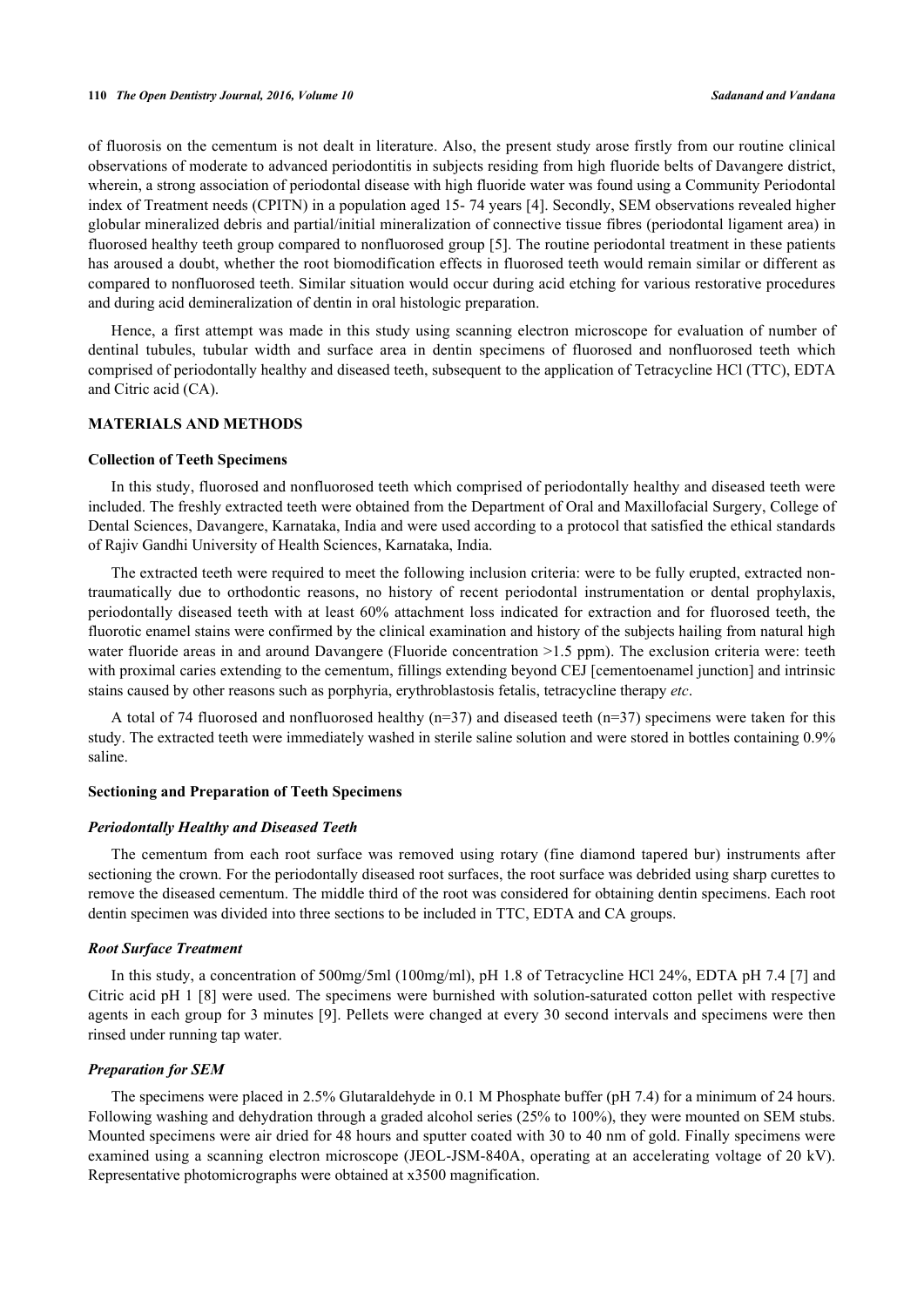SEM photomicrographs were assessed for following findings: (1) no. of dentinal tubules present in individual photomicrograph, (2) measurement of individual dentinal tubule width and (3) measurement of individual dentinal tubule orifice surface area.

# *Method of SEM Analysis*

The entire root surface of each specimen was scanned initially to obtain a general overview of the surface topography of each specimen. Areas characteristic of the general surface topography were selected on each specimen and photographed at a magnification of x 3500 [\[10](#page-6-9)]. Area measurements were used to calculate the width of dentinal tubules for each specimen. Area measurements were made by tracing the outline of the dentinal tubules while the photomicrograph was in position on computer screen using *Image J analysis* software (Fig. **[1](#page-2-0)**). The measurements were recorded for each tubule present in the photomicrograph from digital display of the numerical data in µm for tubule width and in  $\mu$ m<sup>2</sup> for surface area.

The collection, preparation of tooth specimens and image analysis were done by a single Periodontist (K.S)

#### *Statistical Analysis*

Descriptive data was presented as mean ± SD. Difference between the groups was analyzed by Student's unpaired *t*test followed by One Way ANOVA. A *p*-value of 0.05 or less was considered for statistical significance.

# **RESULTS**

A total of 74 fluorosed and nonfluorosed healthy  $(n=37)$  and diseased teeth  $(n=37)$  specimens were taken for this study. Teeth Specimens were divided into TTC (n=26), EDTA (n=26) and CA=22).

All the specimens were evaluated for dentinal morphological changes after the root biomodification procedure using SEM.

<span id="page-2-0"></span>The results of the study are interpreted in Graphs **[1](#page-2-1)**-**[3](#page-4-0)**, and Figs. (**[1](#page-2-0)**, **[2](#page-3-0)**).



<span id="page-2-1"></span>Fig. (1). Fluorosed healthy specimens.



**Graph (1).** Mean number of dentinal tubules exposed.

<span id="page-2-2"></span>The overall interpretation of mean number of dentinal tubules, tubular diameter and surface area are presented in Table **[1](#page-2-2)** to facilitate discussion of various groups.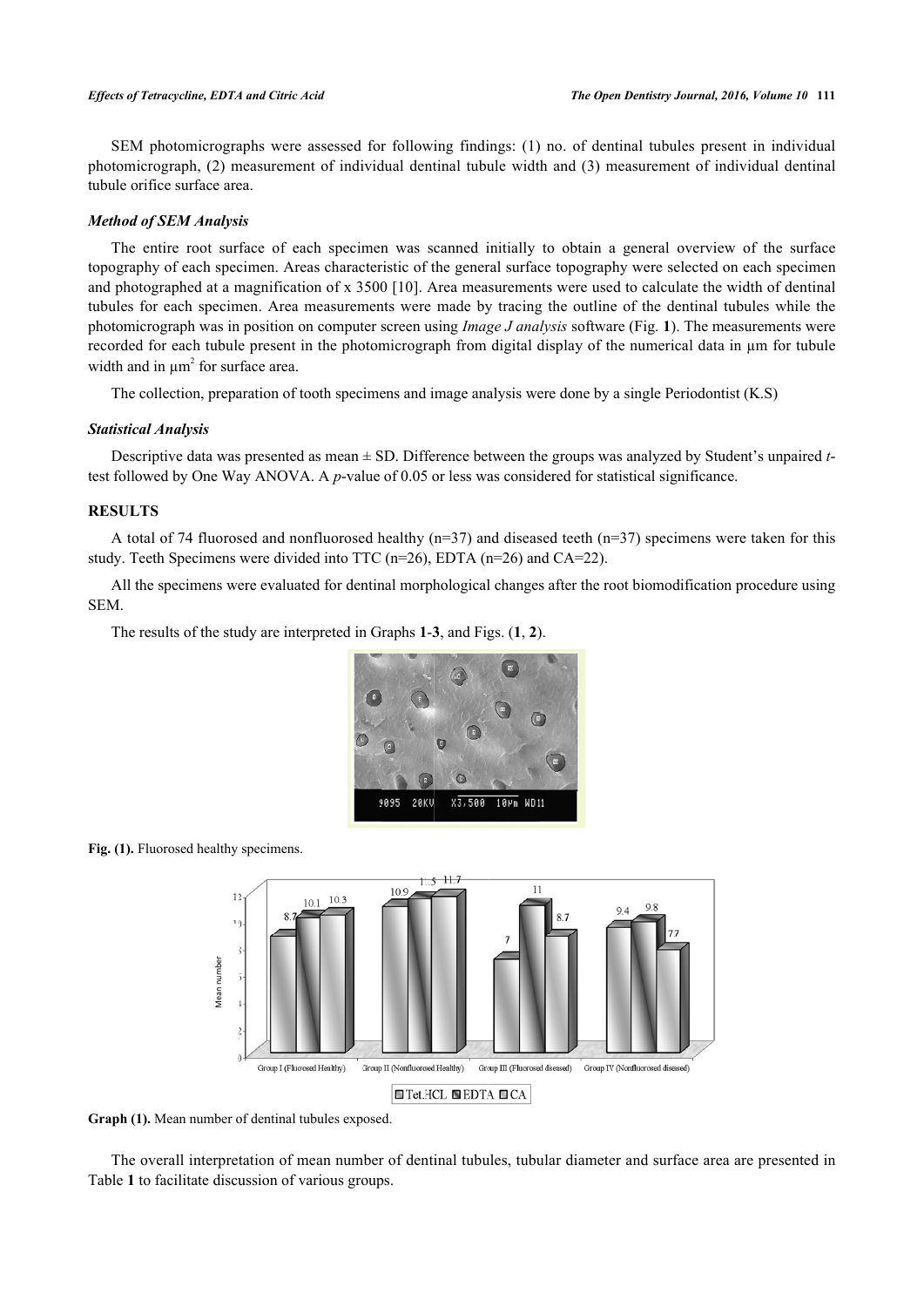|                     | Mean number of<br>tubules exposed                           | Mean number of<br>tubular width                         | Mean number of<br>tubular surface area       |
|---------------------|-------------------------------------------------------------|---------------------------------------------------------|----------------------------------------------|
| <b>TETRACYCLINE</b> | NFH(10.9) > FH(8.7)<br>NFD(9.4) > FD(7.0)<br>$(p = 0.08)$   | $FH(1.73)$ > NFH(1.56) $p=0.01$<br>NFD(1.55) > FD(1.48) | FH(4.33) > NFH(3.58)<br>NFD(3.76) > FD(3.34) |
| <b>EDTA</b>         | NFH(11.5) > FH(10.1)<br>FD(11.0) > NFD(9.8)<br>$(p = 0.61)$ | FH(1.63) > NFH(1.53)<br>FD(1.71) > NFD(1.60)            | FH(3.69) > NFH(3.46)<br>FD(4.18) > NFD(3.75) |
| <b>CITRIC ACID</b>  | NFH(11.7) > FH(10.3)<br>FD(11.0) > NFD(7.7)<br>$(p = 0.22)$ | FH(1.62) > NFH(1.33)<br>FD(1.38) > NFD(1.24)            | FH(3.73) > NFH(2.74)<br>FD(2.84) > NFD(2.32) |
|                     | <b>ANOVA F</b>                                              | Student's<br>unpaired<br>t test                         | Student's<br>unpaired<br>t test              |

**Table 1. The overall interpretation of mean number of dentinal tubules, tubular diameter and surface area of dentinal tubules.**

# **Number of Dentinal Tubules Exposed: (Graph [\(1](#page-2-1)) and Fig. ([1\)](#page-2-0))**

Using TTC, EDTA and CA, the number of tubules exposed were found to be similar in all groups. On intragroup comparison of individual root conditioning agent in each group, the number of dentinal tubules exposed was similar. All the three root conditioning agents were effective and equivocal in exposing the number of dentinal tubules in fluorosed healthy & diseased and nonfluorosed healthy & diseased.

# **Dentinal Tubular Width: (Graph [\(2](#page-3-1)) and Fig. [\(2](#page-3-0)))**

<span id="page-3-0"></span>In case of FH group, TTC treated dentin specimens showed the maximum dentinal width (1.73 μm) followed by CA (1.62 μ) and EDTA (1.61 μ). In FD group, EDTA treated specimens showed the maximum dentinal width (1.71 μ) followed by TTC (1.48  $\mu$ ) and CA (1.38  $\mu$ ). In case of NFH group, maximum dentinal tubular width was shown by TTC  $(1.56 \mu)$  followed by EDTA  $(1.53 \mu)$  and CA  $(1.33 \mu)$ . In NFD group, EDTA treated specimens showed the maximum dentinal width (1.60 μ) followed by TTC (1.55 μ) and CA (1.24 μ).



<span id="page-3-1"></span>



Graph (2). Mean dentinal tubular diameter [µm].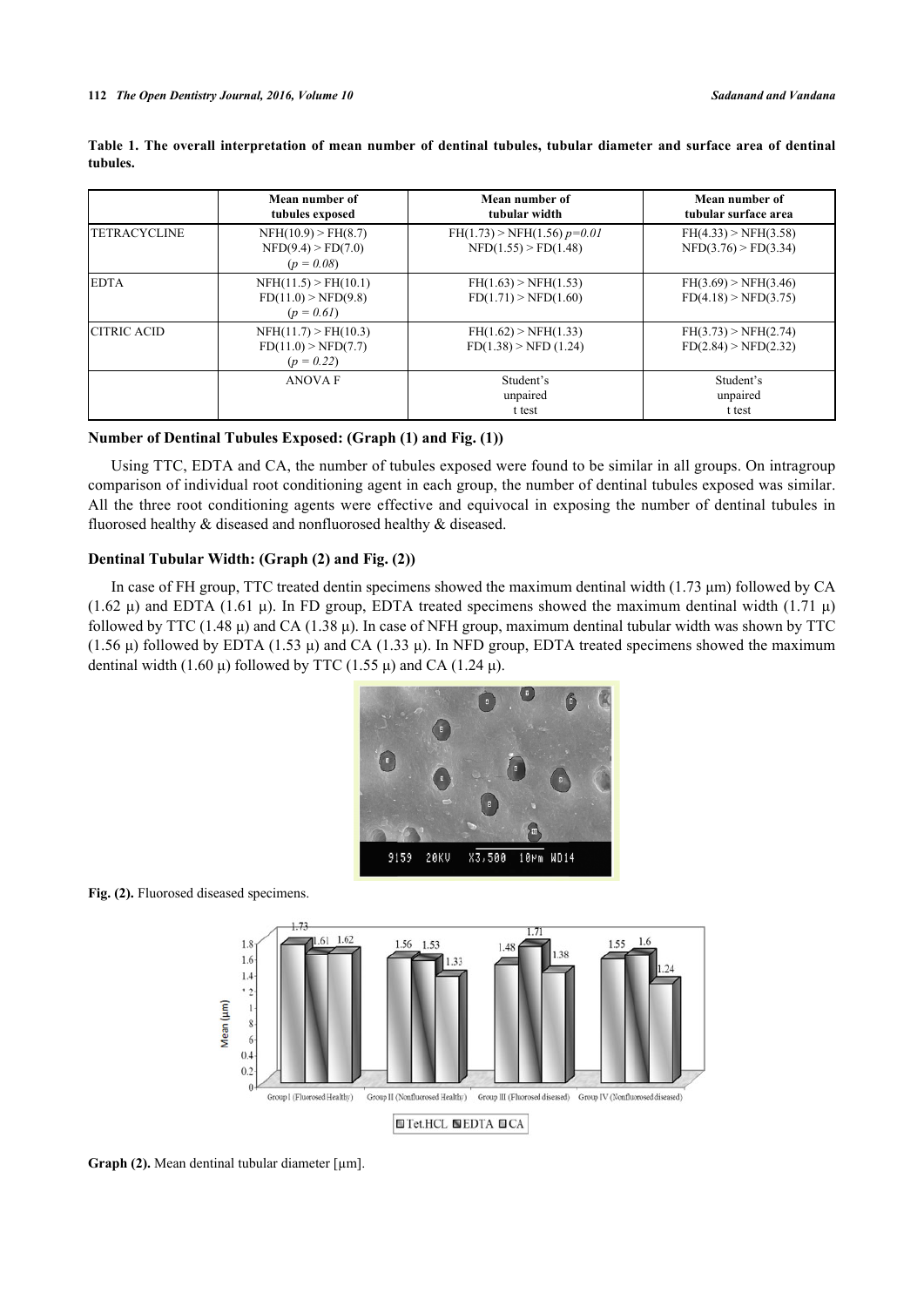# **Dentinal Tubule Surface Area: (Graph ([3\)](#page-4-0) and Fig. [\(2](#page-3-0)))**

The surface area of dentinal tubule in the present study is directly similar to the result of dentinal tubular width.

<span id="page-4-0"></span>The demineralization using TTC, EDTA, CA application revealed similar number of dentinal tubules in nonfluorosed healthy specimens and fluorosed healthy dentin specimens; whereas mean tubular width and tubular surface area was found to be highest in fluorosed healthy dentin specimens. The diseased dentin specimens showed the least number of dentinal tubules, tubular width and tubular surface area (Table **[1](#page-2-2)**).



**Graph (3).** Mean dentinal tubular surface area  $\lceil \mu^2 m \rceil$ .

#### **DISCUSSION**

Using TTC, EDTA and CA, the number of tubules exposed were found to be similar in fluoride healthy and nonfluoride healthy groups. On intragroup comparison of individual root conditioning agent in each group, similar number of dentinal tubules were exposed. All the three root conditioning agents were effective/ equivocal in exposing the number of dentinal tubules in fluorosed healthy & diseased and nonfluorosed healthy & diseased dentin specimens.

In nonfluorosed healthy dentin specimens, mean no. of exposed dentinal tubules were 10.9 in TTC, 11.5 in EDTA and 11.7 in CA specimens. Other studies have reported mean number of dentinal tubules as 1.79(0.5% TTC) and 1.71(CA, pH 1) in bovine healthy dentin specimens[[11](#page-6-10)]. The concentration of 50-125 mg/ml might alter dentin surfaces by removing the smear layer and also maximize tubule openings in a short period of time, if repeated applications were performed [[9\]](#page-6-8).

In nonfluorosed diseased dentin specimens, number of dentinal tubules exposed were 9.4 in TTC, 9.8 in EDTA and 7.7 in CA treated specimens. The related studies reported that 8.4 dentinal tubules got exposed using oxytetracycline (pH 1.3) and 17.1 in CA (pH 1) groups [[12\]](#page-6-11) while 34.3 dentinal tubules got exposed in 24% EDTA group [[7\]](#page-6-6). In both the above mentioned studies, the magnifications of photomicrograph were different from this study. In our study, there was no significant difference found between number of exposed tubules in TTC and CA treated specimens; similar to result obtained by Vandana D *et al*. [\[12](#page-6-11)].

Measurement of dentinal tubular orifice width serves as an index for the intensity of etching.

In FH group, TTC showed maximum tubular width as compared to EDTA and CA. The mean tubular width was similar in EDTA and CA groups. In FD group, EDTA showed maximum tubular width  $(1.71 \mu)$  as compared to TTC and CA. The mean tubular width was not significant when compared between TTC *vs.* CA.

In NFH group, TTC showed the maximum tubular width  $(1.56 \mu)$  as compared to EDTA and CA. The difference in mean tubular width was significant between TTC *vs.* CA. While in other studies, tubular width of 1.48 microns (0.5% TTC, pH 3.2) and 1.91 microns (CA, pH1) was observed in bovine dentin specimens [[11\]](#page-6-10). Isik G *et al*. reported the dentinal tubular width to be 3.40 microns (TTC, pH 1.36) in healthy dentin specimens, whereas 2.21 microns (0.5% TTC, pH 2.1) dentinal tubular width is reported [[13](#page-6-12)]. Labahn R *et al*. reported the dentinal tubular width to be 1.66 microns (TTC), 2.21 microns (CA) in healthy dentin treated specimens [\[14\]](#page-7-0). In the current study there was no significant difference between TTC and CA treated specimens.

In NFD group, CA showed the minimum tubular width  $(1.24 \mu m)$  as compared to TTC and EDTA. The mean tubular width was highly significant between CA *vs.* TTC and CA *vs.* EDTA. In other study, dentinal tubular diameter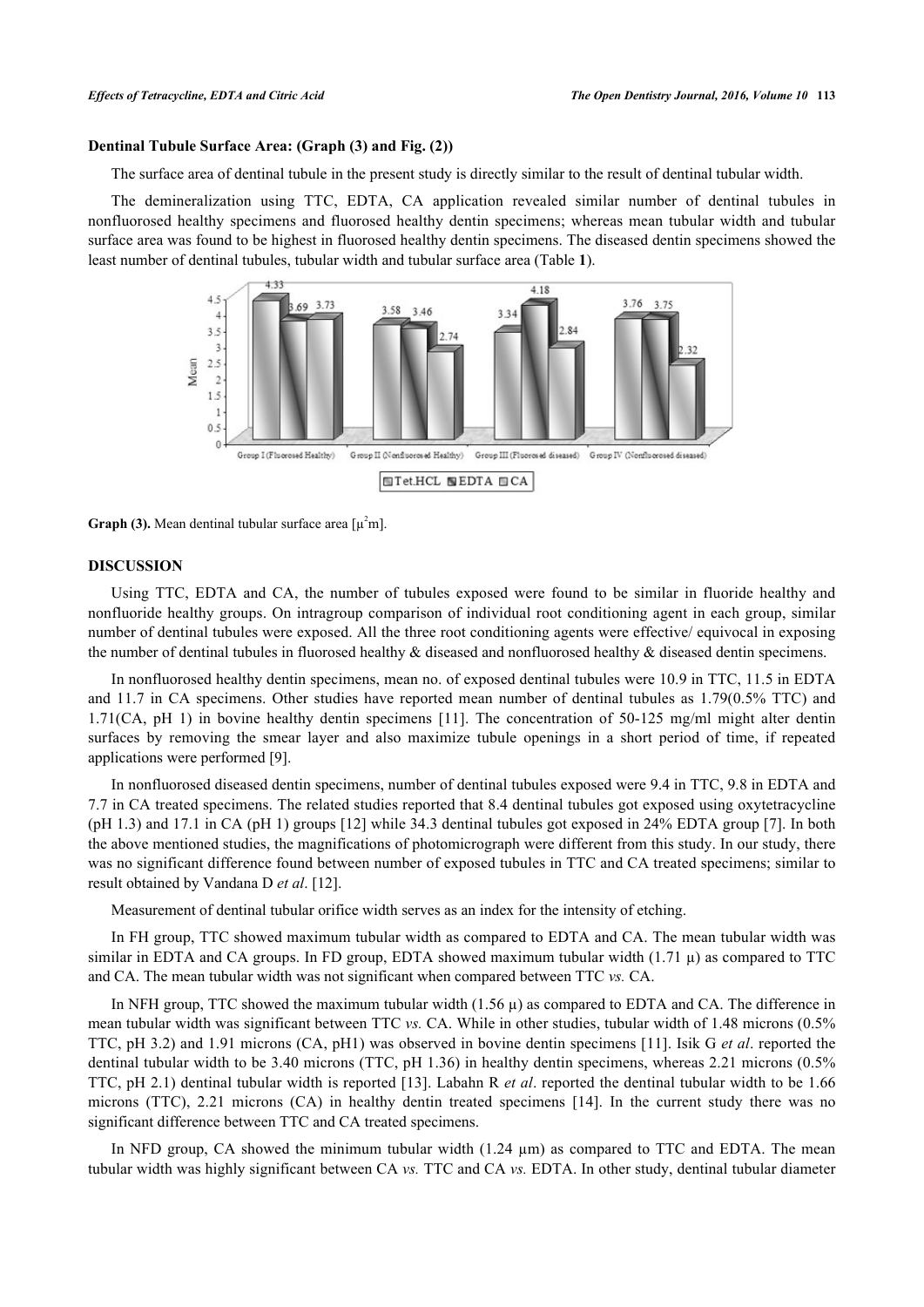of 2-3 microns using 15% EDTA was reported [[15](#page-7-1)] whereas 0.99 microns (oxytetracycline) and 1.30 microns (CA, pH1) has been reported by Vandana *et al*. [\[12](#page-6-11)]. In our study highly significant difference was obtained in TTC *vs.* CA treated specimens, while no significant difference was obtained in the comparitive study by Vandana *et al.* [[12\]](#page-6-11).

The recent study related to the use of various root modification agents that are citric acid, tetracycline, and doxycycline on periodontally involved root surfaces showed that tetracycline was found to be the best root conditioning agent in removing the smear layer, uncovering and widening the dentin tubules and unmasking the dentin collagen matrix[[16\]](#page-7-2). In another study where the efficacy of Citric Acid, Ethylenediaminetetraacetic Acid (EDTA), and Tetracycline Hydrochloride as root biomodification agents on periodontally compromised teeth was compared, it was found that all three agents appeared to be equally effective as root biomodification agents. However, in clinical practice EDTA might be more beneficial owing to its neutral pH and high efficacy in removing the smear layer and opening the dentinal tubules [\[17](#page-7-3)].

It has been suggested that an increase in tubule diameter may enhance regeneration by inducing the formation of cementum pins [\[18\]](#page-7-4). This may increase the surface area and the amount of exposed collagen available for new attachment [\[19](#page-7-5)].

The overall interpretation of mean number of dentinal tubules, dentinal tubular diameter and surface area of dentinal tubules of the current study (Table **[1](#page-2-2)**) revealed no significant difference in the number of dentinal tubules of fluorosed and nonfluorosed healthy dentin specimens (NFH - 10 to 11 number; FH - 9 to 11 tubules); the mean dentinal tubular width of fluorosed dentin was 1.62 to 1.73 µm, NFH specimens showed 1.33 to 1.56 µm which was statistically significant. The dentinal surface area measurement followed the dentinal tubular width correspondingly. The periodontal disease process is probably responsible for the changes in both Flourosed and Nonflourosed diseased dentin specimens. The comparative studies for the above results are not found in literature (Pubmed search, MEDLINE, Cochrane library)

In this study, the overall expression of increased tubular width in fluorosed group (both healthy and diseased) is corroborated with the findings of Vieira *et al*. who reported a positive correlation between fluorosed dentin and dentin tubule size, demonstrating wider dentinal tubules in teeth with higher levels of fluoride in dentin. This is interesting because fluoride concentration has been shown to influence crystal size, and same evidence indicates that fluoride has an effect on cell function, either directly through interactions with the developing ameloblass and/or odontoblasts or more indirectly by interacting with extracellular matrix. Another hypothesis is that fluoride would influence crystal growth, forming an impaired dental structure with wider dentin tubules [[5\]](#page-6-4).

In the present study, the surface area of dentinal tubule was similar to the result of dentinal tubular width. In nonfluorosed healthy dentin specimens, the mean dentinal tubule surface area were  $3.58\pm1.81$  in TTC,  $3.46\pm1.24$  in EDTA, and 2.74±2.21 in CA treated specimens. Hanes *et al*. reported 5.25% of total surface area of dentinal tubules using 0.5% TTC (pH 3.2) and 6.80% using CA (pH 1) in bovine dentin specimens [[11\]](#page-6-10). Above study reported surface area in the form of percentage of area occupied by tubule orifices instead of surface area of each tubule, that is directly proportional to the tubule diameter which determines the ingress of connective tissue into the dentinal tubules.

PubMed search does not reveal any comparative studies between fluorosed & nonfluorosed dentin surface changes following chemical root conditioning. Recently published article by Vandana K L addresses the effect of fluorosis on periodontium[[20\]](#page-7-6). The differences between the present results and those of other studies may be related to the specimens utilized, the extent of instrumentation, the concentration of the conditioning agents, or a combination of these variables. Also, the biochemical and morphologic changes in the root surface produced by the various mechanical techniques and conditioning agents are yet to be understood.

The need of the hour is to have uniform methodology for root biomodification studies that can be used as comparable data.

# **SUMMARY**

Root biomodification and desensitising agent procedure brings in definite difference between fluorosed and nonfluorosed dentin specimens.

## **CONCLUSION**

Using Tetracycline, EDTA and Citric acid, the number of dentinal tubules exposed was found to be similar in all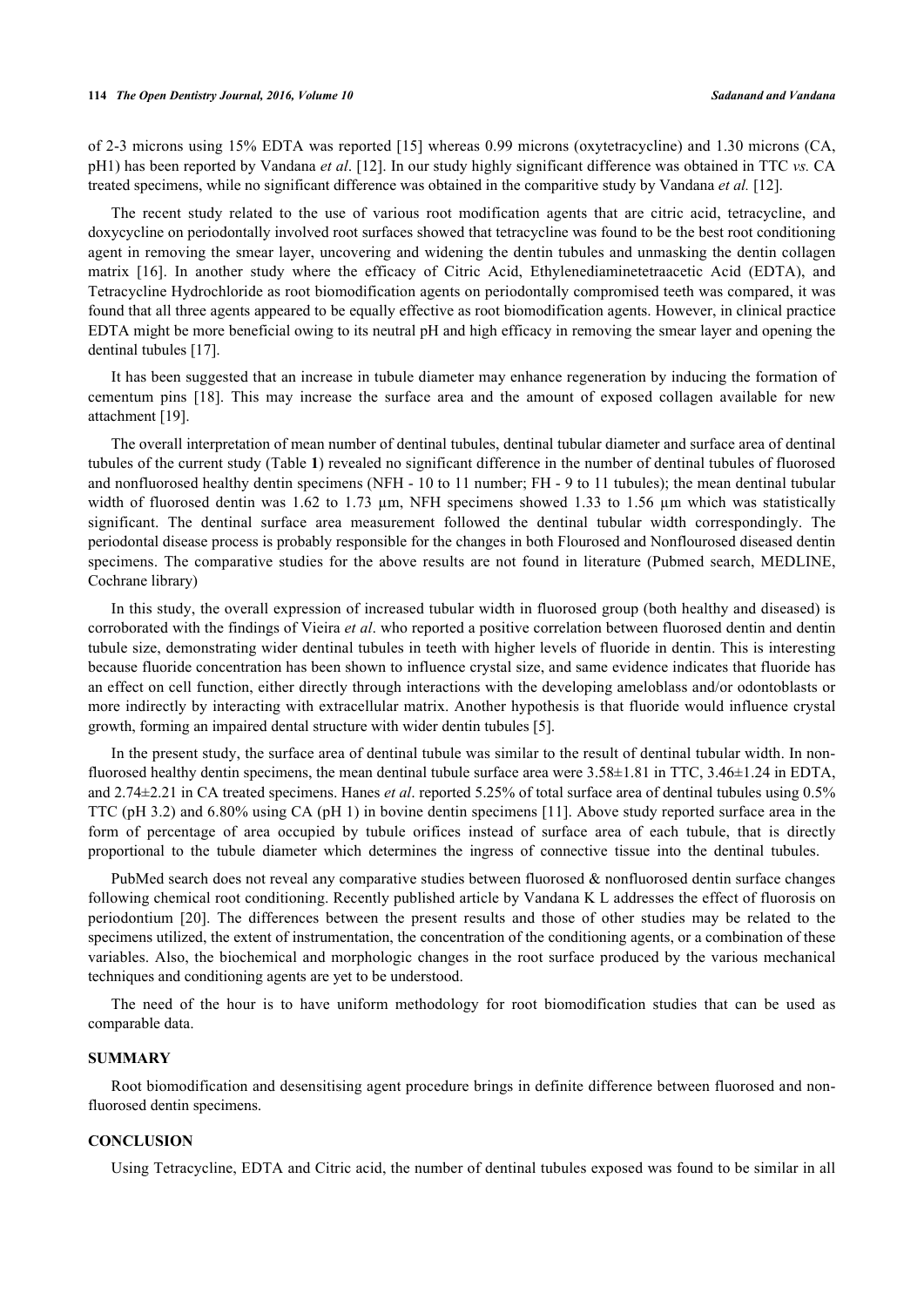groups that is in fluorosed healthy and diseased; nonfluorosed healthy and diseased. All the three root conditioning agents were effective and equivocal in exposing the number of dentinal tubules in fluorosed healthy and diseased; nonfluorosed healthy and diseased. The number of dentinal tubules ranged from flourosed healthy, 8.7 to 10.3; nonfluorosed healthy, 10.7 to 11.7; fluorosed diseased, 7 to 11; nonfluorosed diseased, 7.7 to 9.4.

Using tetracycline, EDTA, citric acid, there was no significant difference in exposure of number of dentinal tubules, while highly significant increase in the tubular width and tubular surface area was seen in fluorosed healthy followed by fluorosed diseased, nonfluorosed healthy and nonfluorosed diseased groups after root biomodification. The dentinal tubular width ranged from : fluorosed healthy, 1.61 to 1.73µm; nonfluorosed healthy, 1.33 to 1.56µm; fluorosed diseased, 1.38 to 1.71  $\mu$ m; nonfluorosed diseased, 1.24 to 1.55 $\mu$ m.

These results highlight the efficacy of these agents in conditioning fluorosed and nonfluorosed teeth and also relatively greater conditioning of fluorosed teeth compared to nonfluorosed teeth.

# **CONFLICT OF INTEREST**

The authors confirm that this article content has no conflict of interest.

# **ACKNOWLEDGEMENTS**

The authors would like to thank Dr. Srinivas Wanaki, Professor and Head, Department of Oral Pathology, Dr. Ravi Pujar, Postgraduate Student, PMNM Dental College, Bagalkot for their help to use the software and for helping in the calibration study.

# **REFERENCES**

- <span id="page-6-0"></span>[1] Terranova VP, Franzetti LC, Hic S, *et al.* A biochemical approach to periodontal regeneration: tetracycline treatment of dentin promotes fibroblast adhesion and growth. J Periodontal Res 1986; 21(4): 330-7. [\[http://dx.doi.org/10.1111/j.1600-0765.1986.tb01467.x\]](http://dx.doi.org/10.1111/j.1600-0765.1986.tb01467.x) [PMID: [2942661](http://www.ncbi.nlm.nih.gov/pubmed/2942661)]
- <span id="page-6-1"></span>[2] Blomlöf J, Lindskog S. Periodontal tissue-vitality after different etching modalities. J Clin Periodontol 1995; 22(6): 464-8. [\[http://dx.doi.org/10.1111/j.1600-051X.1995.tb00178.x\]](http://dx.doi.org/10.1111/j.1600-051X.1995.tb00178.x) [PMID: [7560225](http://www.ncbi.nlm.nih.gov/pubmed/7560225)]
- <span id="page-6-2"></span>[3] Fluoride in water now reaches 70% of Americans 2008. Available at: [www.Dentalindia.com/diup160708.html](http://192.168.111.2/oa/www.Dentalindia.com/diup160708) [Accessed on July 16, 2008].
- <span id="page-6-3"></span>[4] Vandana KL, Reddy MS. Assessment of periodontal status in dental fluorosis subjects using community periodontal index of treatment needs. Indian J Dent Res 2007; 18(2): 67-71. [\[http://dx.doi.org/10.4103/0970-9290.32423](http://dx.doi.org/10.4103/0970-9290.32423)] [PMID: [17502711](http://www.ncbi.nlm.nih.gov/pubmed/17502711)]
- <span id="page-6-4"></span>[5] Vandana KL, George P, Cobb CM. Periodontal changes in fluorosed and nonfluorosed teeth by scanning electron microscopy. Fluoride 2007; 40(2): 128-33.
- <span id="page-6-5"></span>[6] Vieira AP, Hancock R, Dumitriu M, Limeback H, Grynpas MD. Fluoride's effect on human dentin ultrasound velocity (elastic modulus) and tubule size. Eur J Oral Sci 2006; 114(1): 83-8. [\[http://dx.doi.org/10.1111/j.1600-0722.2006.00267.x\]](http://dx.doi.org/10.1111/j.1600-0722.2006.00267.x) [PMID: [16460346](http://www.ncbi.nlm.nih.gov/pubmed/16460346)]
- <span id="page-6-6"></span>[7] Blomlof J, Blomlof LB, Lindskog SF. Smear layer formed by different root planing modalities and its removal by EDTA gel preparation. Int J Periodontics Restorative Dent 1997; 17: 243-9.
- <span id="page-6-7"></span>[8] Garrett JS, Crigger M, Egelberg J. Effects of citric acid on diseased root surfaces. J Periodontal Res 1978; 13(2): 155-63. [\[http://dx.doi.org/10.1111/j.1600-0765.1978.tb00164.x\]](http://dx.doi.org/10.1111/j.1600-0765.1978.tb00164.x) [PMID: [148504](http://www.ncbi.nlm.nih.gov/pubmed/148504)]
- <span id="page-6-8"></span>[9] Isik AG, Tarim B, Hafez AA, Yalçin FS, Onan U, Cox CF. A comparative scanning electron microscopic study on the characteristics of demineralized dentin root surface using different tetracycline HCl concentrations and application times. J Periodontol 2000; 71(2): 219-25. [\[http://dx.doi.org/10.1902/jop.2000.71.2.219](http://dx.doi.org/10.1902/jop.2000.71.2.219)] [PMID: [10711612\]](http://www.ncbi.nlm.nih.gov/pubmed/10711612)
- <span id="page-6-9"></span>[10] Vandana L, Sadanand K, Cobb Charles M, Desai R. Effects of tetracycline, EDTA and citric acid application on fluorosed dentin and cementum surfaces: an *in vitro* study. Open Corros J 2009; 2: 88-95. [\[http://dx.doi.org/10.2174/1876503300902010088\]](http://dx.doi.org/10.2174/1876503300902010088)
- <span id="page-6-10"></span>[11] Hanes PJ, O'Brien NJ, Garnick JJ. A morphological comparison of radicular dentin following root planing and treatment with citric acid or tetracycline HCl. J Clin Periodontol 1991; 18(9): 660-8. [\[http://dx.doi.org/10.1111/j.1600-051X.1991.tb00107.x\]](http://dx.doi.org/10.1111/j.1600-051X.1991.tb00107.x) [PMID: [1960235](http://www.ncbi.nlm.nih.gov/pubmed/1960235)]
- <span id="page-6-11"></span>[12] Desai V, Cherian G, George JP. Comparative evaluation of surface alterations on diseased roots subsequent to application of citric acid and oxytetracycline hydrochloride. J Indian Soc Periodontol 1999; 2(3): 13.
- <span id="page-6-12"></span>[13] Işik G, Ince S, Sağlam F, Onan U. Comparative SEM study on the effect of different demineralization methods with tetracycline HCl on healthy root surfaces. J Clin Periodontol 1997; 24(9 Pt 1): 589-94. [\[http://dx.doi.org/10.1111/j.1600-051X.1997.tb00234.x\]](http://dx.doi.org/10.1111/j.1600-051X.1997.tb00234.x) [PMID: [9378828](http://www.ncbi.nlm.nih.gov/pubmed/9378828)]